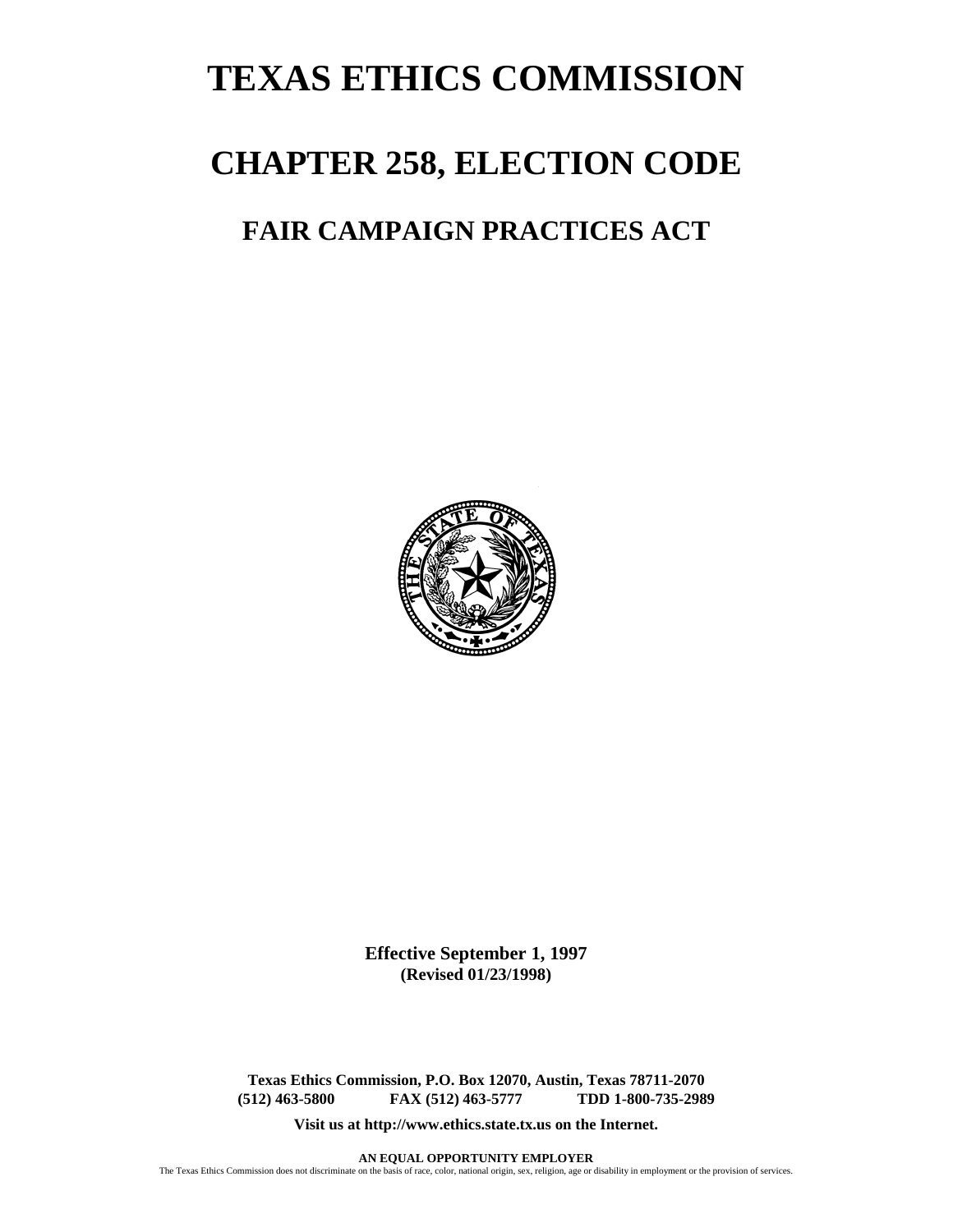## **CHAPTER 258, ELECTION CODE** FAIR CAMPAIGN PRACTICES ACT

### **Table of Contents**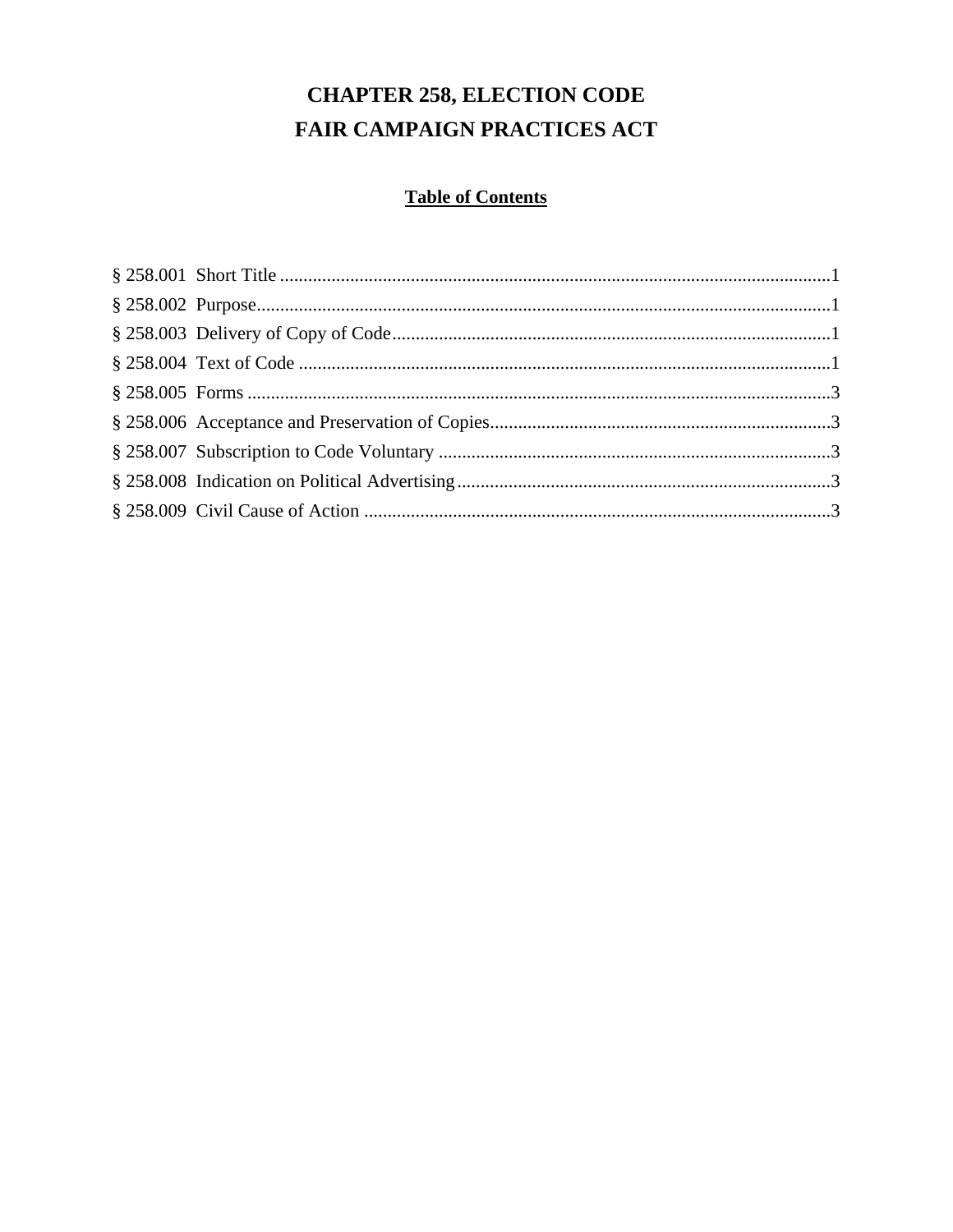### **CHAPTER 258. FAIR CAMPAIGN PRACTICES**

#### **§ 258.001. Short Title**

This chapter may be cited as the Fair Campaign Practices Act.

#### **§ 258.002. Purpose**

- (a) The purpose of this chapter is to encourage every candidate and political committee to subscribe to the Code of Fair Campaign Practices.
- (b) It is the intent of the legislature that every candidate and political committee that subscribes to the Code of Fair Campaign Practices will follow the basic principles of decency, honesty, and fair play to encourage healthy competition and open discussion of issues and candidate qualifications and to discourage practices that cloud the issues or unfairly attack opponents.

#### **§ 258.003. Delivery of Copy of Code**

- (a) When a candidate or political committee files its campaign treasurer appointment, the authority with whom the appointment is filed shall give the candidate or political committee a blank form of the Code of Fair Campaign Practices and a copy of this chapter.
- (b) The authority shall inform each candidate or political committee that the candidate or committee may subscribe to and file the code with the authority and that subscription to the code is voluntary.

#### **§ 258.004. Text of Code**

The Code of Fair Campaign Practices reads as follows:

#### **CODE OF FAIR CAMPAIGN PRACTICES**

There are basic principles of decency, honesty, and fair play that every candidate and political committee in this state has a moral obligation to observe and uphold, in order that, after vigorously contested but fairly conducted campaigns, our citizens may exercise their constitutional rights to a free and untrammeled choice and the will of the people may be fully and clearly expressed on the issues.

#### THEREFORE:

- (1) I will conduct the campaign openly and publicly and limit attacks on my opponent to legitimate challenges to my opponent's record and stated positions on issues.
- (2) I will not use or permit the use of character defamation, whispering campaigns, libel, slander, or scurrilous attacks on any candidate or the candidate's personal or family life.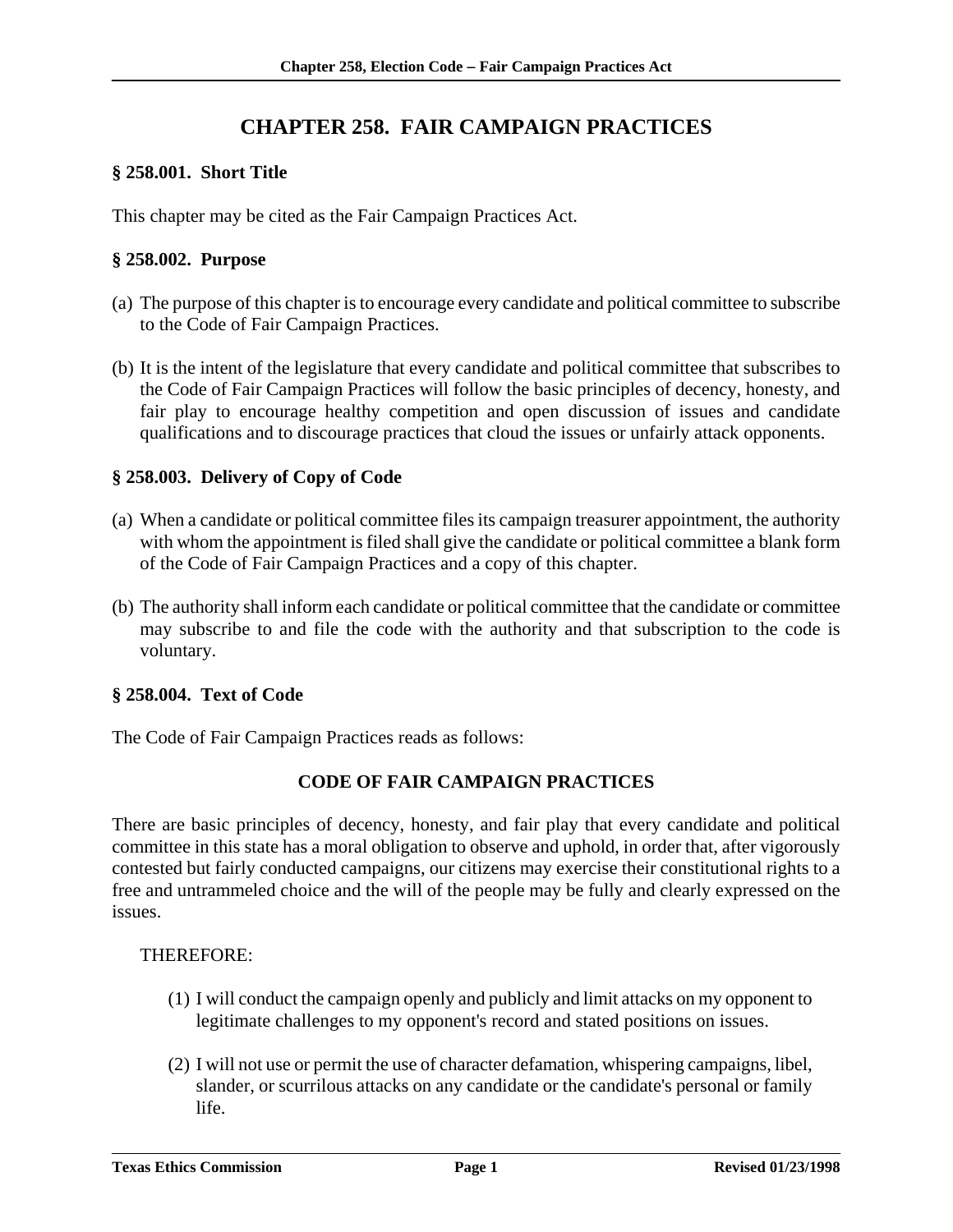- (3) I will not use or permit any appeal to negative prejudice based on race, sex, religion, or national origin.
- (4) I will not use campaign material of any sort that misrepresents, distorts, or otherwise falsifies the facts, nor will I use malicious or unfounded accusations that aim at creating or exploiting doubts, without justification, as to the personal integrity or patriotism of my opponent.
- (5) I will not undertake or condone any dishonest or unethical practice that tends to corrupt or undermine our system of free elections or that hampers or prevents the full and free expression of the will of the voters, including any activity aimed at intimidating voters or discouraging them from voting.
- (6) I will defend and uphold the right of every qualified voter to full and equal participation in the electoral process, and will not engage in any activity aimed at intimidating voters or discouraging them from voting.
- (7) I will immediately and publicly repudiate methods and tactics that may come from others that I have pledged not to use or condone. I shall take firm action against any subordinate who violates any provision of this code or the laws governing elections.

I, the undersigned, candidate for election to public office in the State of Texas or campaign treasurer of a political committee, hereby voluntarily endorse, subscribe to, and solemnly pledge myself to conduct the campaign in accordance with the above principles and practices.

void--copy only--void<sup>1</sup>  $\overline{\phantom{a}}$  ,  $\overline{\phantom{a}}$  ,  $\overline{\phantom{a}}$  ,  $\overline{\phantom{a}}$  ,  $\overline{\phantom{a}}$  ,  $\overline{\phantom{a}}$  ,  $\overline{\phantom{a}}$  ,  $\overline{\phantom{a}}$  ,  $\overline{\phantom{a}}$  ,  $\overline{\phantom{a}}$  ,  $\overline{\phantom{a}}$  ,  $\overline{\phantom{a}}$  ,  $\overline{\phantom{a}}$  ,  $\overline{\phantom{a}}$  ,  $\overline{\phantom{a}}$  ,  $\overline{\phantom{a}}$ 

Date Signature

<sup>1</sup> <sup>1</sup>This document is a copy of chapter 258, Election Code. To subscribe to the Code of Fair Campaign Practices, a candidatate or campaign treasurer of a political committee must submit Texas Ethics Commission FORM CFCP, not a signed copy of this document.